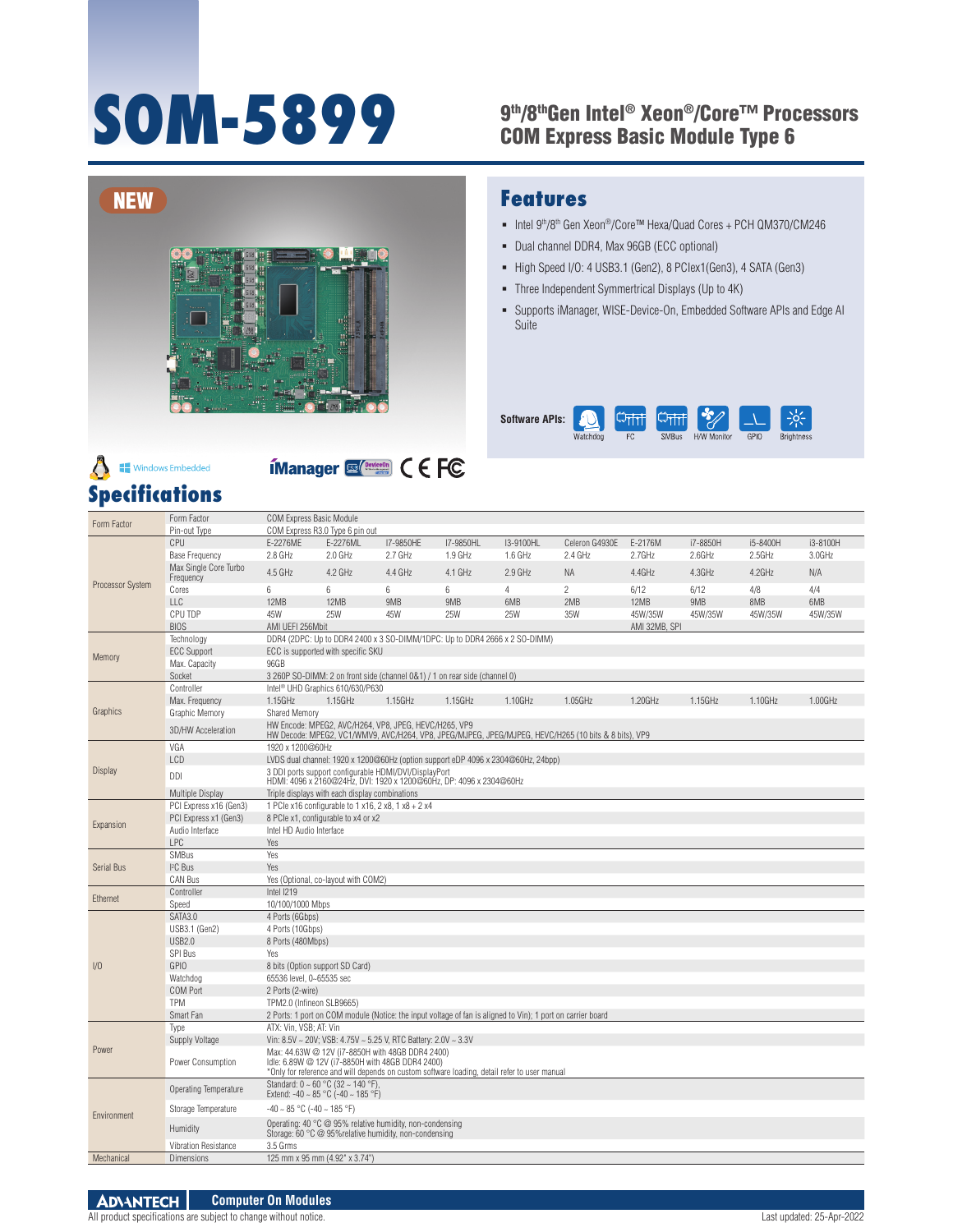#### SOM-5899